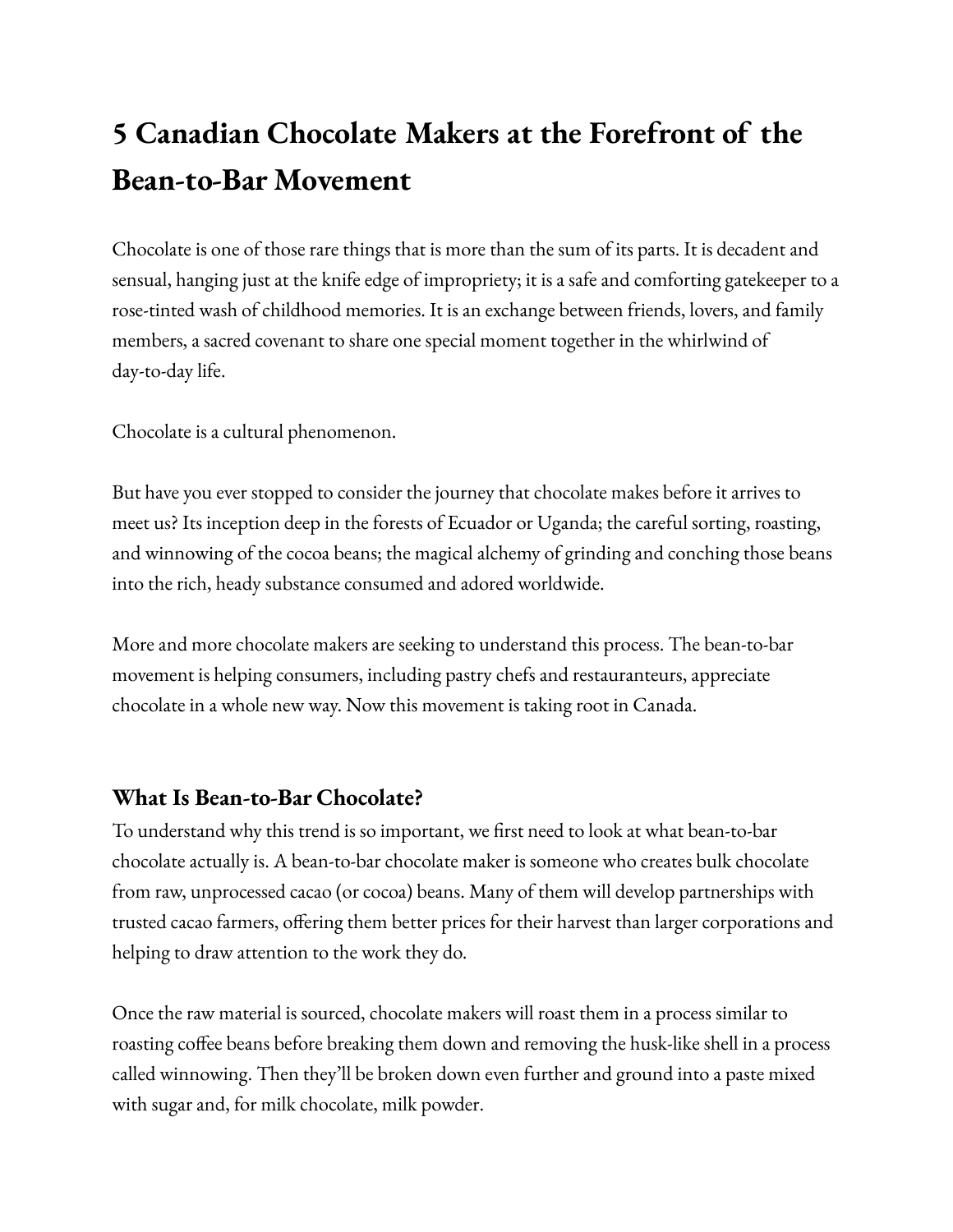Finally, this chocolate-like material goes through the final conching stage — a slow process of heat and motion that ages and develops the flavours inherent in the bean. This can last anywhere from a few hours to a few days.

Through this process bean-to-bar chocolate makers use every single step as an opportunity to bring out the best possible flavour from each individual harvest. They learn to understand the distinctive differences between cacao from Madagascar and cacao from Venezuela, and why the work done by cacao farmers is so much more important and complex than simply supplying a base commodity.

## **Okay, but How Is That Different From Being a Chocolatier?**

Chocolatiers are artists that use chocolate as their medium. They use it to create anything from decadent truffles to show stopping gallery pieces. A chocolate maker is the one who makes the raw material. Think of it a bit like a craftsman who makes musical instruments and a musician, or a miller and a baker.

Most of the time these two roles are completely separate players, though some chocolatiers will also turn to chocolate making in order to learn more about their art and create chocolate desserts with more specific flavour profiles. These are sometimes called "bean-to-bonbon".

Let's look at some of the brilliant people championing this craft in Canada.

## **5 Canadian Bean-to-Bar Chocolate Makers**

#### **Soma**

One of the earliest makers on the Canadian chocolate scene, Toronto-based [Soma](https://www.somachocolate.com/pages/our-story) [Chocolatemaker](https://www.somachocolate.com/pages/our-story) began in 2003, in a tiny space in a former whiskey distillery. They create fine quality single origin chocolate bars (with gorgeous watercolour packaging!) as well as their groundbreaking fruit couveratures — a chocolate-like product made by blending cocoa butter with fruit powders in place of the cocoa beans.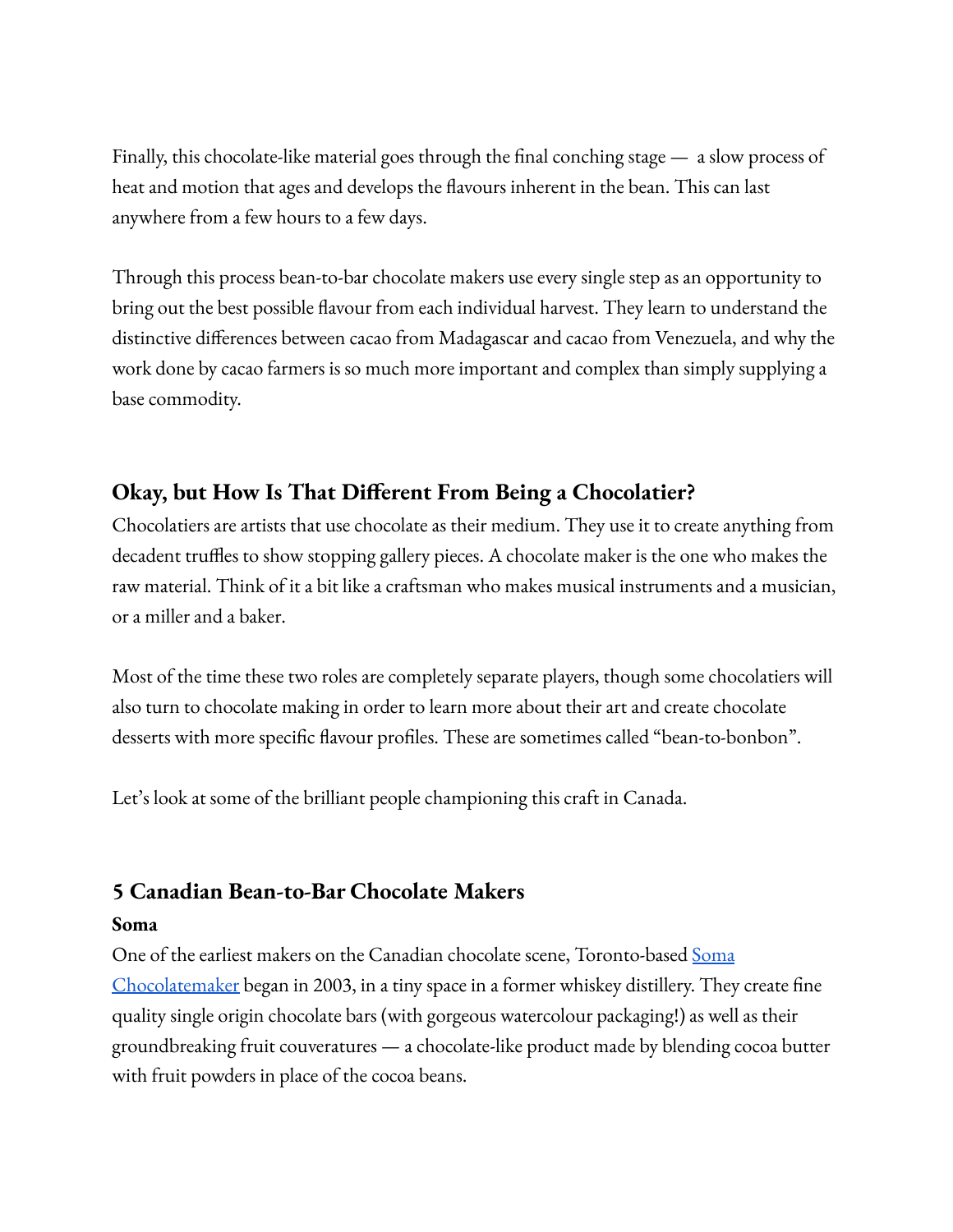#### **Sirene**

Taylor Kennedy of Sirene [Chocolates](https://sirenechocolate.com/pages/about-sirene) in Victoria BC had a successful career with National Geographic before turning to chocolate making. It shows in his attention to the sustainability and fair treatment of cacao farmers, the ecological history of the cacao varieties he works with, and his wildlife-inspired packaging. Several of Sirene's bars have won prestigious awards from bodies like the Academy of [Chocolate](https://academyofchocolate.org.uk/) and the [International](https://www.internationalchocolateawards.com/) Chocolate Awards.

#### **Hummingbird**

The priority at [Hummingbird](https://hummingbirdchocolate.com/pages/our-story) Chocolate in Almonte ON is transparent, respectful relationships with the farms where they source their cacao beans. They are committed to making sure their farmers get paid higher than Fair Trade prices and that all farms commit to using ethical practices. Their bars have won numerous awards, each one a carefully crafted portrait of the best its beans can be.

#### **East Van Roasters**

Vancouver-based cacao and coffee roastery **East Van [Roasters](https://eastvanroasters.com/community-spotlight)** is another enterprise that champions sustainability and social change, but they focus their efforts closer to home. They provide training and work experience to women recovering from addiction and hard living on Vancouver's east side. They make single-origin bars as well as fruit and spice bars and chocolate bonbons.

#### **Qantu**

French-Canadian *Qantu Cacao et [Chocolat](https://en.qantuchocolate.com/notre-histoire)* is based in Montreal, QC. Husband and wife team Maxime and Elfi met while travelling in Peru, a country known for its quality cocoa beans. In 2016 they hit the chocolate scene running, impressing chocolate industry professionals with their bold, well developed flavours. Since then they've consistently won numerous awards for almost all their single-origin bars.

## **The Future of Bean-to-Bar Chocolate**

At the turn of the twenty-first century in the United States there were only five small batch bean-to-bar chocolate makers. Now there are more than two [hundred.](https://www.fearlesscaptivations.com/bean-bar-chocolate-craft-chocolate/) They're run by men, women, families, ambitious young millennials and people who have already had long,